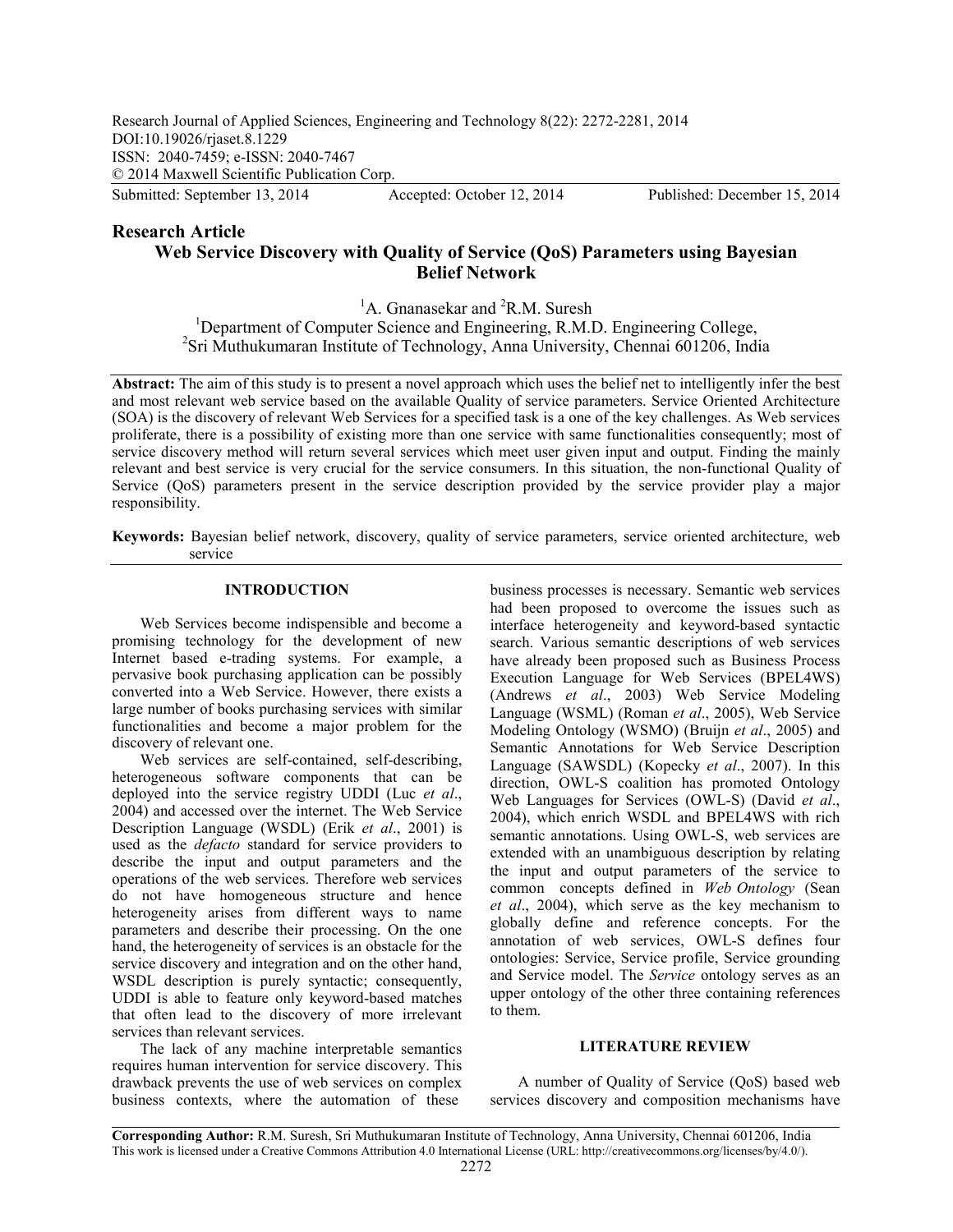been developed in recent years. A service is a piece of functionality made available by a service provider, in order to deliver its results to a service consumer. There are many reasons for the enterprises to take a web service based Service Oriented Architecture approach. Some of the primary reasons are reusability, scalability, flexibility, interoperability and cost effectiveness (Guinard *et al*., 2003).

As more and more web services are available, QoS capability is becoming a decisive factor to distinguish the best services (Xu *et al*., 2010; Tao *et al*., 2008). The international quality standard describes quality as the totality of features and characteristics of a product or service that bear on its ability to satisfy stated or implied needs. The following views about quality are common, Quality as functionality, Quality as conformance, Quality as reputation. These different views of quality require the QoS to be monitored and measured differently. Quality as a functionality characterizes the design of a service and can only be measured by comparing the service against other services, offering similar functionalities (Kyriakos and Dimitris, 2009). Quality as conformance, on other hand, can be monitored for each service individually and usually requires the user's experience of the service in order to measure the "promise" against the "delivery." Finally, reputation can be regarded as a reference to a service's consistency over time, in contributing both functionality and conformance qualities and can therefore be measured through the other two types of quality over time.

A QoS based model has been developed by Demian Antony and Ananthanarayana (2010) for business driven web service selection. They have proposed the QoS requirement format for the requesters, to specify their complex demands for the web service discovery, using a tree structure. A web service selection algorithm has been presented, which ranks functionally similar web services based on the requester's QoS requirements and preferences. The web service selection algorithm has also been extended to handle the requester's alternative set of QoS constraints having diminished preferences. This study also explores a method to resolve the tie i.e., a web service with the same computed score that may occur among qualitatively competitive web services during the selection process.

Huang *et al*. (2009) have proposed an efficient service selection scheme, to help service requesters to select services by considering two different contexts: single QoS-based service discovery and QoS-based optimization of service composition. Based on the QoS measurement metrics, this study proposed multiple criteria decision making and integer programming approaches to select the optimal service. This study has applied Multiple Criteria Decision Making (MCDM) with a Weighted Sum Model (WSM) to help service

requesters to evaluate services numerically. It then transforms the QoS-based optimization of service composition into a mathematical programming problem by deriving the objective functions of the constituent workflow patterns. A QoS Consensus Moderation Approach (QCMA) has been proposed (Wei-Li *et al*., 2008) in order to perform the QoS consensus and to alleviate the differences on QoS characteristics in the selection of web services. The QCMA is a web service selection mechanism based on the fuzzy QoS consensus for a group of participants. The architecture achieved QoS consensus by including a number of activities such as participants' opinion similarity, QoS term preference ordering and QoS fuzzy scale. The contribution of the QCMA not only included the fuzzy inquiry for service selection, but also offered the features to model the QoS preference consensus, after aggregating sufficient web services. The QCMA is designed for open and dynamic web environment, such that new opinions and preferences as well as new QoS aspects can be modeled flexibly. In the static composition approach, the user or developer manually interprets the requirements for the required composition and the available service capability or functionality and makes a decision regarding how the services can be interweaved to make a value-added service (Sioutas *et al*., 2009).

A top-down modeling approach for web service based business processes has been proposed (Florian *et al*., 2008) to capture the functional and nonfunctional aspects using a choreography language (WS-CDL), which describes the message interactions among the participants. The choreography has been annotated with SLAs for the different partners. An OWL-S service profile ontology based framework is used, for the retrieval of web services based on subsumption relation and structural case-based reasoning, which performs domain-dependant discovery (Georgios and Nick, 2010). The non-functional information which is present in the service profile is also used for service discovery. Bruneo *et al*. (2013) have proposed a method to evaluate nonfunctional properties of a WS-BPEL process, starting from those of the WSes involved in the process. The method can be applied both at design time, for identifying unsatisfactory performance in the composition design and when the composed WS provider wants to publish its service into public registry for third-party compositions. Mahbub *et al*. (2011) in their work have proposed runtime service discovery framework supports identification of services based on service discovery queries in both classic pull mode and proactive push mode of query execution. Service discovery queries are specified in an XML-based query language, called SerDiQueL and it monitor component to verify if behavioural and contextual conditions in the queries can be satisfied by services. Paliwal *et al*. (2012) in their work have presented an integrated approach for automated service discovery. Specifically,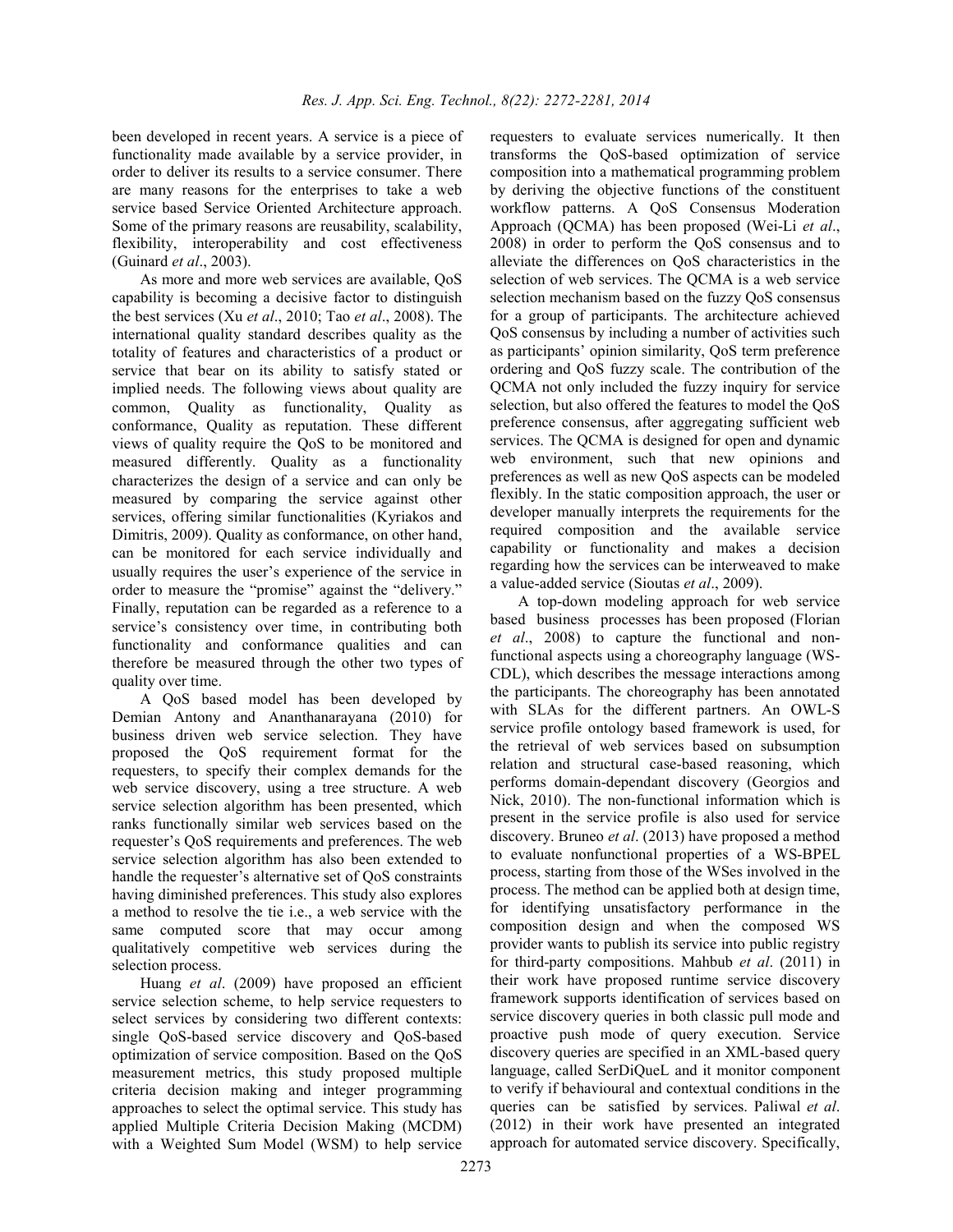the approach addresses two major aspects related to semantic-based service discovery: semantic-based service categorization and semantic-based service selection. For service categorization, employ ontology framework and additionally, utilize clustering for accurately classifying the web services based on service functionality. For semantic-based service selection, employ ontology linking and LSI thus extending the indexing procedure from solely syntactical information to a semantic level.

Kun *et al*. (2009) in their work have proposed a model for the discovery of the semantic associations among the web services, by constructing a semantic model to describe their behavior rules based on the qualitative probabilistic network. They have also proposed a distance measure approach to discover the semantic associations among web services. Staikopoulos *et al*. (2010) have proposed a model driven approach for the dynamic adaptation of web services based on ontology-aware service templates. Model-driven engineering raises the level of abstraction from concrete web service implementations to highlevel service models, which leads to more flexible and automated adaptations through template designs and transformations. Wu *et al*. (2007) present a Bayesian network based QoS assessment model for web services. That could predict the service capability in various combinations of users' QoS requirements. This approach is used to evaluate the capability of each service and the one with best capability is selected as the binding service. Though it uses Bayesian network classification algorithm for each provider/service to predict the level of QoS, it is computationally complex and is based on probabilities, moreover it just considers local constraints in web service selection and doesn't mention the global constraints.

### **SEMANTIC WEB SERVICE DISCOVERY**

In recent years along with the attention on Service Oriented Architecture (SOA), the academia and the industry are getting closer and closer and the research on SOA is increasing. One of the research areas in SOA is service discovery.

The semantic web has emerged as a solution, extending the current web technologies with welldefined meanings, to the existing resources and services. This is supported by annotations with ontological semantics, through languages that can be interpreted and processed by computers. Ontologies are used to provide a formal and explicit specification to the domain concepts, restrictions, logical relations and properties of a semantic web service. Semantic reasoners use this information to perform automatic analysis and assertions of web services and resources (Ngu *et al*., 2010). Consequently, semantic web technologies provide additional scope for automated



Fig. 1: Example of Bayes' theorem

service analysis, selection and matching, providing automated processing and decision making based on semantic descriptions. These processes can be exploited in the context of service composition and adaptation. The semantic web services which utilize the power of ontologies, would provide an efficient way of matching services. Several semantic description languages have been proposed by the research community for discovery and composition. Nevertheless, the Web Ontology Language for Services (OWL-S) has dominated all other languages. Many different approaches have been proposed in the literature for service discovery and composition. Some of the formal methods for web service composition are Petri Nets, Unified Modeling Language (UML), State charts, Logical Reasoning, Activity diagrams, Process Algebra and Fuzzy Logic. In this study the Belief Net (BN) based novel method is proposed to find the best relevant web service shown in Fig. 1, the user given content will passes through the following refinement steps to extract the annotations (nouns) that are used to discover the services.

**Belief net:** The Belief Networks (BN) is a `causal reasoning' tool that has found many uses in a wide variety of applications and is now the mainstay of the AI research field. BNs are based on the laws of probability and in particular conditional and Bayesian probability theory. Bayesian Belief Networks (BBN) provides a mathematically correct and therefore more accurate method of measuring the effects of events on each other. The mathematics involved also allows us to calculate in both directions. So it is possible to find out which event was the most likely cause of another. It defines various events, the dependencies between them and the conditional probabilities involved in those dependencies. A BBN can use this information to calculate the probabilities of various possible causes being the actual cause on event.

The basic idea in BBN is that the problem domain is modeled as a set of nodes interconnected with arcs to form a directed acyclic graph. Each node represents a random variable, or uncertain quantity, which can take two or more possible values. The arcs signify the existence of direct influences between the linked variables and the strength of each influence is quantified by a forward conditional probability. Belief networks are used to develop knowledge based applications in domains which are characterized by inherent uncertainty. Increasingly, belief network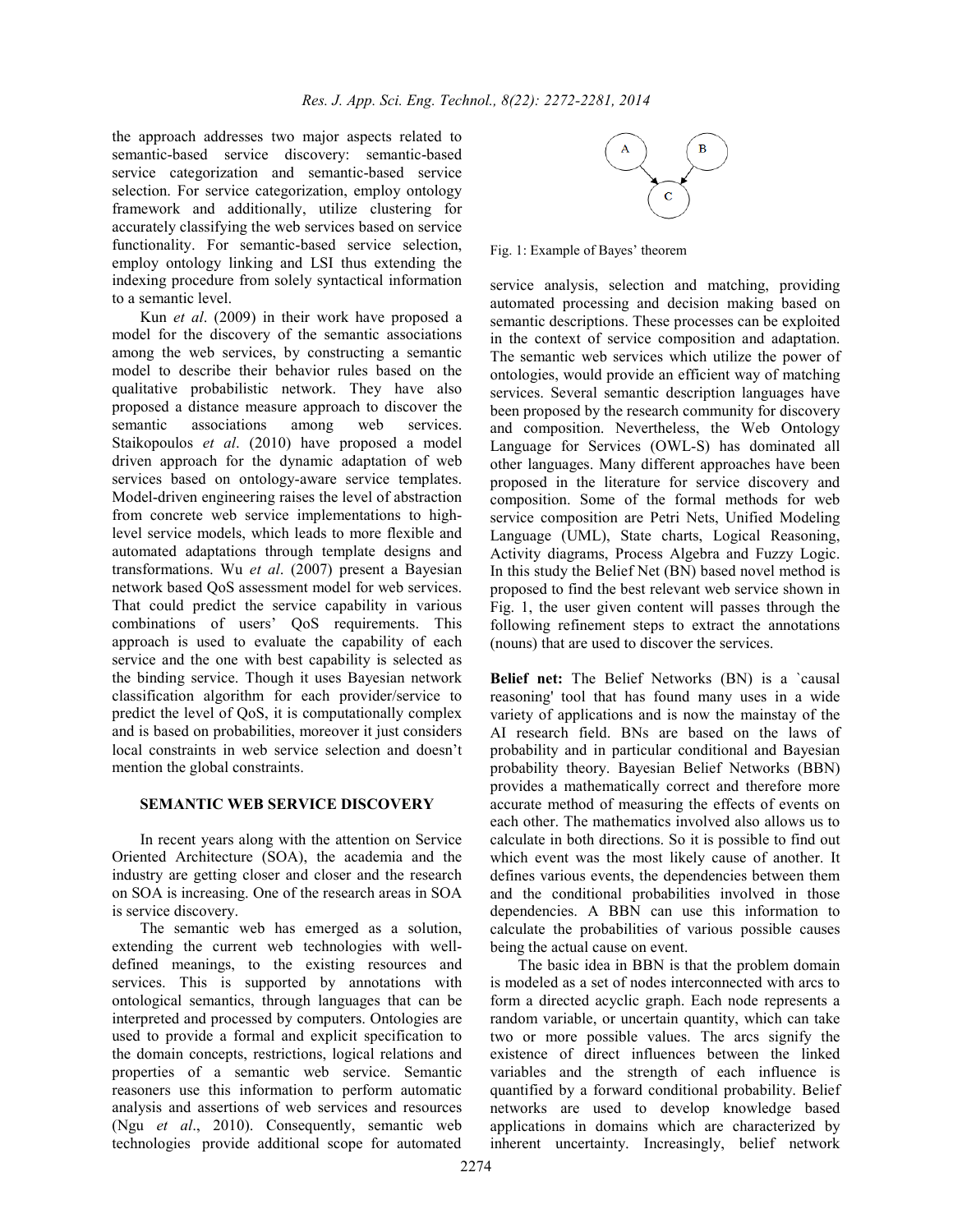techniques are being employed to deliver advanced knowledge based systems to solve real world problems. For better understanding of the Bayesian Network it is ideal to understand the Bayesian Probability Theorem (Murray's Web Page, 2013):

**Bayesian probability theorem:** The well known product Rule of Probability for independent event is:

$$
p(AB) = p(A) \times p(B) \tag{1}
$$

where,  $p(AB)$  means the probability of A and B happening. This is actually a special case of the following Product Rule for dependent events:

$$
p(AB) = p(A) \times p(B|A)
$$
 (2)

$$
p(AB) = p(B) \times p(A|B)
$$
 (3)

where,  $p(A|B)$  means the probability of A given that B has already occurred. From (2) and (3), since  $p(A)$ ×  $p(B|A) = p(B) \times p(A|B)$ , we have  $p(A|B) = (p(A) \times p(B|B))$  $p(B|A)$ )/  $p(B)$  which is the simpler version of Bayes' Theorem. This equation gives us the probability of A happening given that B has happened. Whereas  $p(B)$  =  $p(B|A) \times p(A) + p(B|\sim A) \times p(\sim A)$ .

**Chaining Bayes' theorem:** Let us assume that a third event, C, has happened and wanted to Calculate *p*(*AB*). This is written as *p*(*AB|C*). We can use the Product  $Rule p(AB) = p(A|B) \times p(B)$  [by (3)]:

$$
p(AB|C) = p(A|C) \times p(B|AC)
$$
 (4)

$$
p(AB|C) = p(B|C) \times p(A|BC)
$$
 (5)

Therefore we have,  $p(A|BC) = (p(A|C) \times p(B|AC))$  $p(B|C)$  this gives us the probability of A happening given that B and C have happened. This is often quoted as  $p(H|EC) = (p(H|C) \times p(E|HC))/ p(E|C)$ , where  $p(H|EC)$  is the probability of Hypothesis H given Evidence E in Context C. By using the product rule we can chain several probabilities together. For instance, to find the probability of H given that  $E_1$ ,  $E_2$  and C have happened:

$$
p(H | E_1 E_2 C) = (p(H | C) \times p(E_1 E_2 | HC)) / p(E_1 E_2 | C)
$$
\n(6)

Therefore, to find the probability of H given that  $E_1$ ,  $E_2$ ,  $E_3$  and C have happened:

Table 1: Probabilities of sum of all state should be 1

| A            |                   |           |                   |
|--------------|-------------------|-----------|-------------------|
| True         | False             | True      | False             |
| $p(A) = 0.1$ | $p(\sim A) = 0.9$ | $B = 0.4$ | $p(\sim B) = 0.6$ |

$$
p(H \mid E_1 E_2 E_3 C) = p(H \mid C) \times p(E_1 E_2 E_3 \mid HC)) / p(E_1 E_2 E_3 \mid C)
$$
\n(7)

**An example of Bayes' theorem:** In Fig. 1 we assume the following probabilities for A and B. It is to be noticed that, the sum of the probabilities of all the state should be 1as shown in Table 1.

As well as for C, when dependencies converge, there may be several conditional probabilities to fill in though some can be calculated from others because the probabilities for each state should sum to 1 as shown in Table 2.

**Calculating initialized probabilities:** Using the probabilities from Table 1 and 2, the 'initialized' probability of C can be calculated by summing the various combinations in which C is true and breaking those probabilities down into known probabilities:

$$
p(C) = p(CAB) + p(C \sim AB) + p(CA \sim B) + p(C \sim A \sim B)
$$
  
=  $p(C|AB) \times p(AB) +$   
 $p(C| \sim AB) \times p(\sim AB) +$   
 $p(C|A \sim B) \times p(A \sim B) +$   
 $p(C| \sim A \sim B) \times p(\sim A \sim B)$   
=  $p(C|AB) \times p(A) \times p(B) +$   
 $p(C| \sim AB) \times p(\sim A) \times p(B) +$   
 $p(C|A \sim B) \times p(A) \times p(\sim B) +$   
 $p(C| \sim A \sim B) \times p(\sim A) \times p(\sim B)$   
= 0.518

So as a result of the conditional probabilities, C has a 0.518 chance of being true in the absence of any other evidence.

**Calculating revised probabilities:** If we known that C is true, we can calculate the 'revised' probabilities of A or B being true (and therefore the chances that they caused C to be true), by using Bayes' Theorem with the initialized probability:

$$
p(B|C) = (p(C|B) \times p(B)) / p(C)
$$
  
= ((p(C|AB) \times p(A) + p(C|\sim AB) \times p(\sim A)) \times p(B)) / p(C)  
= ((0.8 \times 0.1 + 0.5 \times 0.9) \times 0.4) / 0.518  
= 0.409

| Table 2: Probabilities of each state should be 1 |       |                           |                                 |                                |                                      |  |  |  |  |  |  |
|--------------------------------------------------|-------|---------------------------|---------------------------------|--------------------------------|--------------------------------------|--|--|--|--|--|--|
| А                                                |       | True                      |                                 | False                          |                                      |  |  |  |  |  |  |
| B                                                |       | True                      | False                           | True                           | False                                |  |  |  |  |  |  |
| ⌒                                                | Γrue  | $p(C   AB) = 0.8$         | $p(C   A \sim B) = 0.6$         | $p(C \mid \sim AB) = 0.5$      | $p(C \mid \sim A \sim B) = 0.5$      |  |  |  |  |  |  |
|                                                  | False | $p(\sim C \mid AB) = 0.2$ | $p(\sim C \mid A \sim B) = 0.4$ | $p(\sim C \mid \sim AB) = 0.5$ | $p(\sim C \mid \sim A \sim B) = 0.5$ |  |  |  |  |  |  |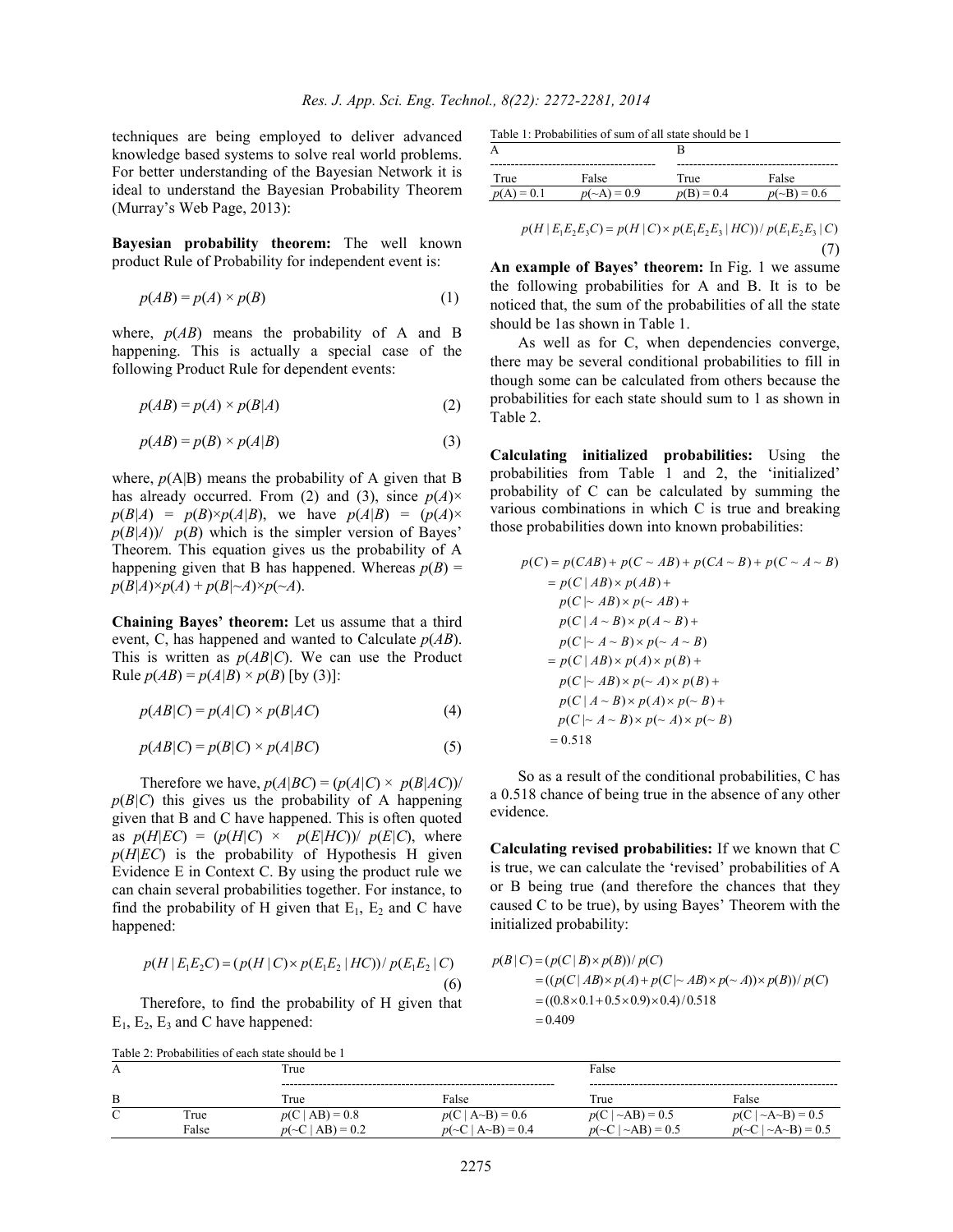

Fig. 2: A belief net for book purchase example

 $= 0.131$  $= ((0.8 \times 0.4 + 0.6 \times 0.6) \times 0.1)/0.518$  $p(C|AB) \times p(B) + p(C|A \sim B) \times p(\sim B) \times p(A)/p(C)$  $p(A|C) = (p(C|A) \times p(A)) / p(C)$ 

Therefore, if C is true then B is more likely to be the cause than A.

**Belief net based service discovery: A motivating example:** The Semantic web services used for the examples were obtained from the OWL-S (version 1.1) service retrieval test collection, OWL-S TC (version 4.0) (Matthias *et al*., 2009). This dataset consists of 1083 semantic web services from nine different domains namely, education, food, communication, medical care, economy, weapons, geography, travel and simulation. OWL-TC provides a set of 42 test queries covering all the nine domains:

**Motivating example 1-book purchase:** Suppose a user wants to know the price of a particular text book. The user may give "Title" as input and he/she want its "Price" as output. Any service discovery algorithm will return more than one service which matches the given input and the output and let us assume that there are seven services from OWL-S TC test collection have been returned by the discovery algorithm, namely BookPrice, book price service, book Cheapestprice service, book reviewprice service, book taxedprice service, bookperson price service, book recommendedprice service. However, the user may be in trouble selecting the best service among these services. So, the ultimate option is to consider any one or more of the non-functional QoS parameters such as availability, cost, performance, response time, process

time, security, throughput and execution time etc to select a best and relevant service. That is, a user may want to select a service which satisfies some or all of the above mentioned QoS parameters. Some user may want to select a service with best performance whereas another user may want to select a service which may meet two more parameters such as response time and cost. It is evident that the each user's requirement may be different and complex. To solve this type of complex and inconsistent state of user requirement, a belief net based service selection method is proposed to infer and select the best service which the user wants.

**Construction of belief net:** Suppose a user each node in the belief net must have a relation stored at each node, which expresses the value of that node in terms of its parents (or as a constant if the node has no parents). The node may be deterministic or probabilistic. If the node is probabilistic, then the relation must provide a probability for each state of the child, for each possible configuration of parent values. Based on this hypothesis, a belief net for the QoS parameters such as availability, cost, response time, security, latency, throughput, process time and performance is constructed for the Book Purchase example and is shown in Fig. 2. The excerpts of the probability data distributed to all the possible conditional probabilities are shown in Fig. 3.

Suppose a user want to select a best service with high security, performance and processing time and low latency and cost. The probabilities of the services are inferred by the Belief Net is as shown in Fig. 4. In this case, the probability of book\_price\_service is 23.5% followed by the probability achieved by book reviewprice service with 20.6%. That is based on the probability distribution of various dependency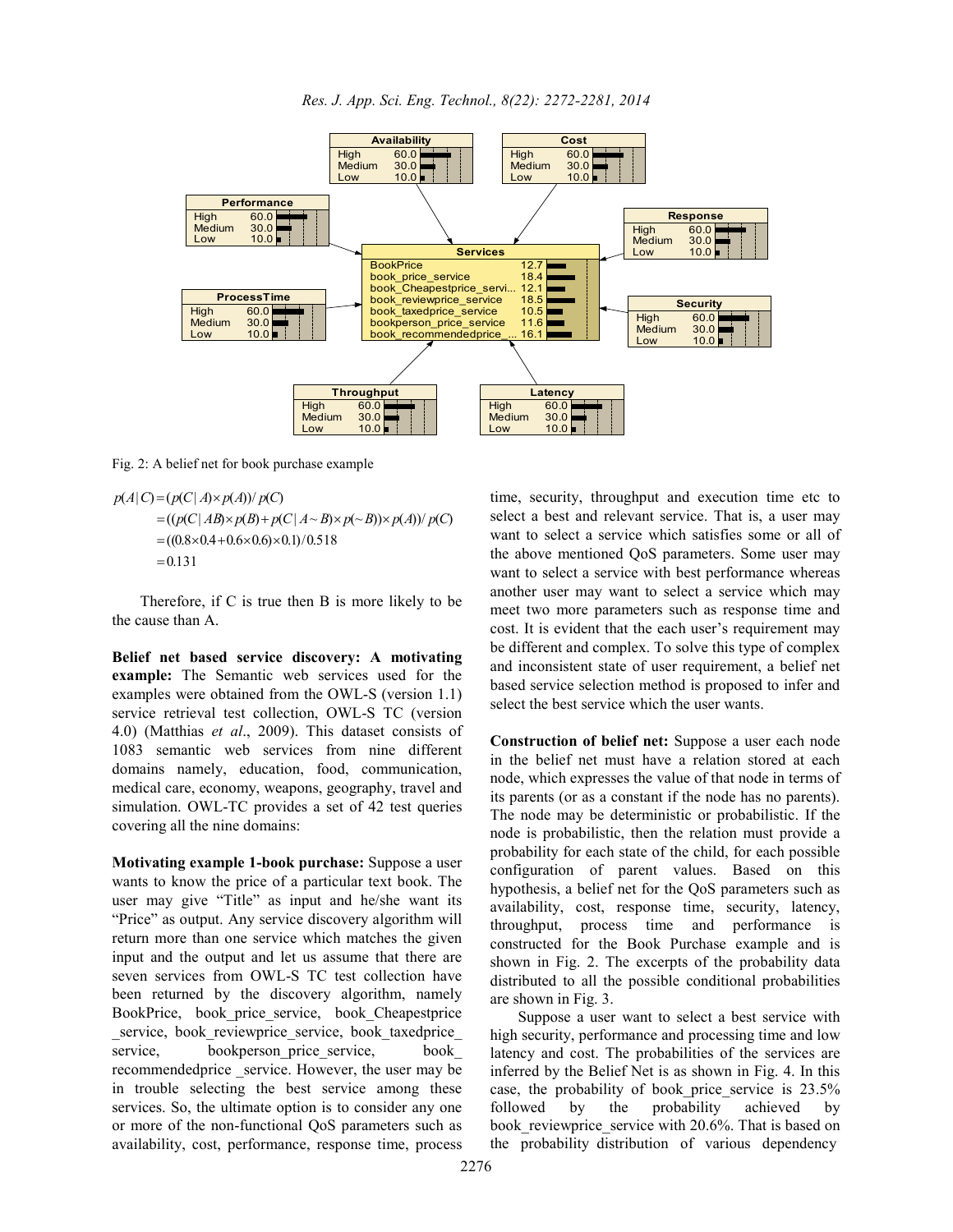*Res. J. App. Sci. Eng. Technol., 8(22): 2272-2281, 2014* 

| <b>Throughout</b> | Latency     | Security | Process Time | Cost  | Availability | Performance | Response Ti | <b>BookPrice</b> | book pric |        | book Che book revi | book taxe | bookpars. | book reco |
|-------------------|-------------|----------|--------------|-------|--------------|-------------|-------------|------------------|-----------|--------|--------------------|-----------|-----------|-----------|
| High              | High        | High     | High         | High  | High         | High        | High        | 5.405            | 24.324    | 18,919 | 16.216             | 2,703     | 10.811    | 21.622    |
| High              | High        | High     | High         | High  | Hight        | High        | Medium      | 5.405            | 24.324    | 18.919 | 16/216             | 2.708     | 10,011    | 21.422    |
| High              | Hah         | High     | 书面           | High  | High         | High        | Law         | 3.405            | 24.324    | 14.919 | 16,216             | 2,703     | 10.811    | 21.422    |
| High              | Hight       | High     | Hight        | High  | High         | Medium      | High        | 5.405            | 24.324    | 18.919 | 16,216             | 2.703     | 10.811    | 21.622    |
| High              | High        | High     | High.        | High  | High         | Medium      | Medium      | 5.405            | 24.324    | 15.919 | 18,216             | 2.703     | 10.811    | 21.422    |
| High              | <b>High</b> | High     | High         | High  | <b>High</b>  | Medium      | Low         | 5.405            | 24.324    | 18.919 | 16.216             | 2.703     | 10,811    | 21,622    |
| High              | High        | High     | High         | Hight | High         | Low         | High        | 5.405            | 14.324    | 18,919 | 16.216             | 2,703     | 10.511    | 21.421    |
| High              | High        | High     | Hight.       | High  | High         | Low         | Medium      | 30               | 14.286    | 8,571  | 11,429             | 5.714     | 17,143    | 22,857    |
| High              | High        | High     | High         | High  | High         | Low         | Low         | 20               | 14.256    | 8,571  | 11,429             | 5.714     | 17.143    | 22,857    |
| High              | High        | High     | High         | high  | Medium       | High        | Hight       | 20               | 14.286    | 8,571  | 11,429             | 5.714     | 17.143    | 22.857    |
| High              | High        | High     | High         | High  | Medium       | High        | Medium      | 20               | 14.256    | 8.371  | 11,429             | 5.714     | 17.143    | 22.857    |
| High              | High        | High     | High         | High  | Medium       | High        | Low         | 剑                | 14,286    | 8.571  | 11,429             | \$.714    | 17.148    | 22,857    |
| High              | High        | High     | High.        | High  | Modium       | Medium      | High        | 20               | 14.256    | 0.571  | 11,429             | 5.714     | 17, 142   | 22.857    |
| High              | High        | High     | High         | High  | Medium       | Medium      | Medium.     | 浏                | 14.286    | 81871  | 11,429             | 5.714     | 17.148    | 22,857    |
| High              | High        | High     | High         | High  | Madum        | Medium      | Low         | zd               | 14,256    | 8.571  | 11.429             | 5.714     | 17.143    | 22,857    |
| High              | High        | High     | High         | High  | Medium       | Low         | High        | 5.405            | 24.324    | 18.919 | 16.216             | 2.701     | 10,811    | 21.622    |
| High              | High        | High     | High         | High  | Medium       | Low         | Medium      | 5.405            | 24.324    | 18.919 | 16.216             | 2,703     | 10.811    | 21.622    |
| High              | High        | High     | High         | High  | Medium       | Low         | Low         | 5.405            | 24.324    | 18.919 | 16/216             | 2.708     | 10,811    | 21.422    |
| High              | Hah         | High     | 书面           | High  | Low          | High        | High        | 3,405            | 24.324    | 14.919 | 16,216             | 2,703     | 10.811    | 21.422    |
| High              | Hight       | High     | High         | High  | Low          | High        | Medum       | 5.405            | 24.324    | 18.919 | 16,216             | 2.703     | 10.811    | 21.622    |
| High              | High        | High     | <b>High</b>  | High  | Law          | High        | Law         | 5.405            | 24.324    | 15.919 | 16.216             | 2,703     | 10.811    | 21.422    |

Fig. 3: Excerpts of the conditional probability for the book purchase example



Fig. 4: A compiled belief net shows the probabilities of user given QoS options for book purchase example



Fig. 5: A compiled belief net to show the probabilities of user given QoS options for finding a best professor in a university example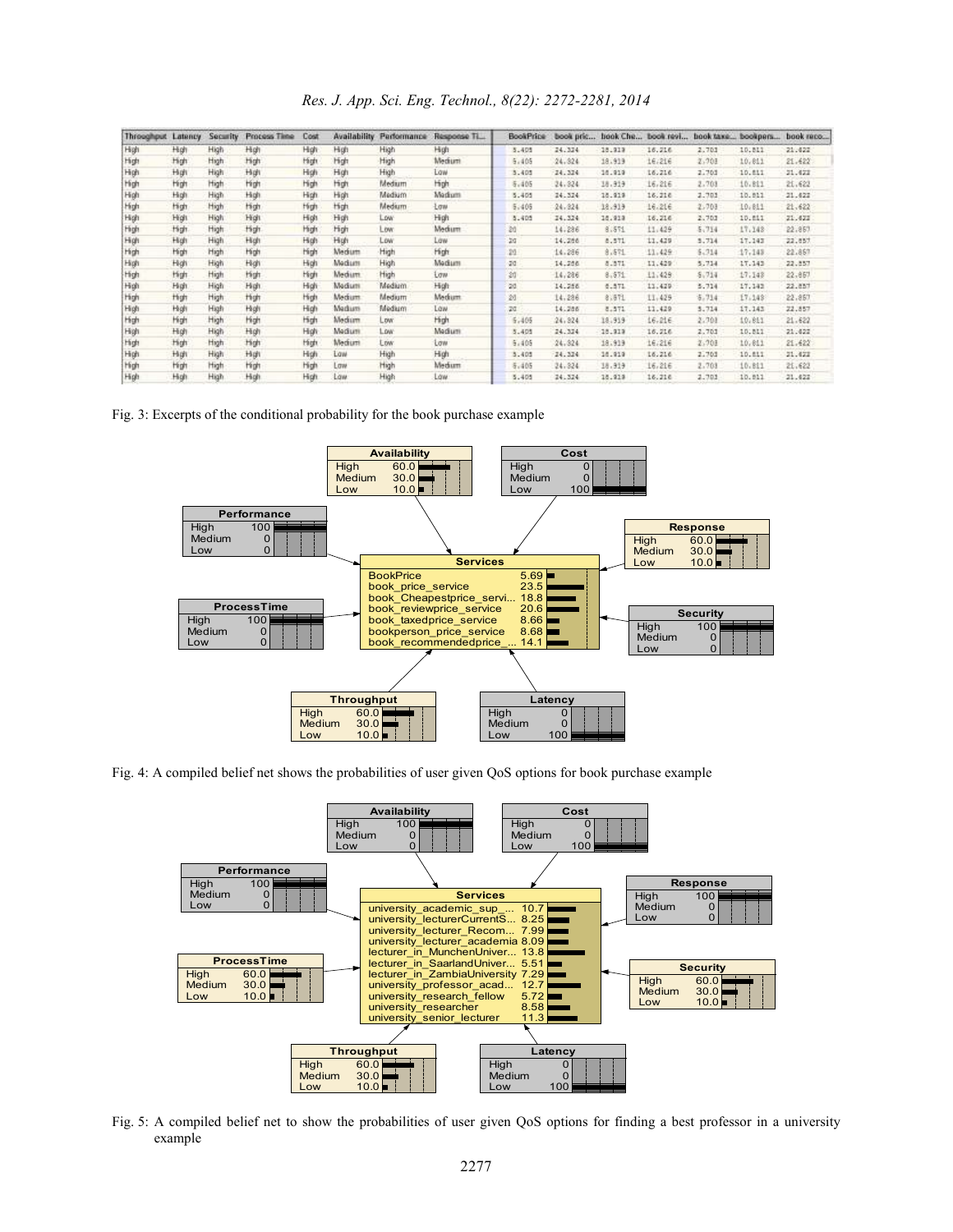| Res. J. App. Sci. Eng. Technol., 8(22): 2272-2281, 2014 |  |
|---------------------------------------------------------|--|
|---------------------------------------------------------|--|

| L<br>ä,<br>$\overline{c}$<br>L<br>H<br>Н<br>L<br>H<br>H<br>H<br>M<br>3<br>M<br>H<br>M<br>L<br>H<br>M<br>Н<br>H<br>$\overline{4}$<br>L<br>Н<br>M<br>M<br>÷.<br>$\overline{\phantom{a}}$<br>÷.<br>5<br>H<br>H<br>H<br>H<br>÷.<br>6<br>H<br>H<br>L<br>Н<br>÷.<br>$\overline{7}$<br>L<br>M<br>H<br>M<br>8<br>L<br>H<br>L<br>Н<br>H<br>$\overline{a}$<br>9<br>H<br>L<br>H<br>H<br>$\overline{a}$<br>H<br>M<br>10<br>M<br>М<br>M<br>÷.<br>÷.<br><b>Book</b><br>Book Cheapestprice<br>Book reviewprice<br>Book taxedprice<br>Bookperson price<br>Book recommendedpr<br>Book price se<br>Price<br>service<br>service<br>service<br>service<br>ice service<br>Test case<br>rvice<br>$\mathbf{1}$<br>5.69<br>23.5<br>18.8<br>20.6<br>8.68<br>14.1<br>8.66<br>7.89<br>23.7<br>18.4<br>21.1<br>5.26<br>$\overline{\mathbf{c}}$<br>10.5<br>13.2<br>3<br>16.2<br>2.70<br>10.8<br>5.41<br>24.3<br>18.9<br>21.6<br>$\overline{4}$<br>9.88<br>21.4<br>8.23<br>18.7<br>15.1<br>16.1<br>10.6<br>5<br>7.80<br>22.9<br>19.9<br>17.5<br>16.7<br>3.64<br>11.6<br>6<br>12.2<br>12.2<br>17.1<br>8.58<br>13.4<br>18.9<br>17.6<br>$\overline{7}$<br>14.0<br>10.9<br>16.3<br>15.7<br>8.30<br>14.2<br>20.5<br>8<br>5.92<br>24.2<br>18.8<br>17.2<br>3.23<br>10.8<br>19.9<br>9<br>7.13<br>22.8<br>17.4<br>17.8<br>6.93<br>10.0<br>17.9<br>7.89<br>15.9<br>11.0<br>12.0<br>21.5<br>13.5<br>18.3<br>10<br>$H = High$ , $L = Low$ and $M = Medium$<br>Table 4: Probabilities of different services for best professor in a university example here<br>University_acade<br>Test<br>University lectu<br>Performance<br>Availability<br>Cost<br>Response<br>Security<br>Latency<br>Throughput<br>Process time<br>mic sup staff<br>rer CurrentSem<br>case<br>$\mathbf{1}$<br>H<br>H<br>H<br>10.7<br>8.25<br>L<br>L<br>ä,<br>÷.<br>5.96<br>7.55<br>2<br>L<br>H<br>H<br>L<br>H<br>H<br>Н<br>Н<br>3<br>11.5<br>L<br>M<br>H<br>L<br>L<br>Н<br>H<br>10.6<br>M<br>$\overline{4}$<br>H<br>7.92<br>M<br>H<br>L<br>L<br>13.2<br>$\mathbf{r}$<br>÷.<br>$\blacksquare$<br>5<br>H<br>L<br>L<br>H<br>L<br>9.74<br>9.56<br>÷.<br>L.<br>u,<br>6<br>Н<br>8.74<br>Η<br>M<br>H<br>Н<br>10.7<br>÷,<br>$\overline{a}$<br>$\omega$<br>$\overline{7}$<br>$\mathbf H$<br>H<br>M<br>M<br>H<br>7.65<br>13.3<br>$\omega$<br>M<br>8<br>H<br>H<br>6.42<br>8.93<br>M<br>H<br>L<br>$\omega$<br>÷,<br>$\overline{a}$<br>9<br>H<br>8.97<br>M<br>H<br>M<br>L<br>10.2<br>÷.<br>÷.<br>÷.<br>$\mathbf H$<br>6.53<br>10<br>M<br>H<br>M<br>8.05<br>$\blacksquare$<br>÷.<br>÷.<br>$\overline{\phantom{a}}$<br>Univer<br>Lecturer in Za<br>University<br>University<br>sity se<br>University<br>University<br>Lecturer in<br>Lecturer in Sa<br>Test<br>lecturer Re<br>lecturer academ<br>Munchen<br>arland<br>mbia<br>University prof<br>research<br>nior<br>University<br>University<br>University<br>follow<br>commend<br>essor academia<br>researcher<br>ia<br>case<br>$\overline{1}$<br>5.72<br>7.99<br>8.09<br>13.8<br>5.51<br>7.29<br>12.7<br>8.58<br>11.3<br>14.7<br>$\overline{\mathbf{c}}$<br>6.71<br>18.2<br>3.75<br>4.72<br>15.7<br>7.82<br>2.41<br>12.5 | Test case |      | Cost | Response | Security | Latency | Throughput |   | Process time | Performance |      | Availability |
|---------------------------------------------------------------------------------------------------------------------------------------------------------------------------------------------------------------------------------------------------------------------------------------------------------------------------------------------------------------------------------------------------------------------------------------------------------------------------------------------------------------------------------------------------------------------------------------------------------------------------------------------------------------------------------------------------------------------------------------------------------------------------------------------------------------------------------------------------------------------------------------------------------------------------------------------------------------------------------------------------------------------------------------------------------------------------------------------------------------------------------------------------------------------------------------------------------------------------------------------------------------------------------------------------------------------------------------------------------------------------------------------------------------------------------------------------------------------------------------------------------------------------------------------------------------------------------------------------------------------------------------------------------------------------------------------------------------------------------------------------------------------------------------------------------------------------------------------------------------------------------------------------------------------------------------------------------------------------------------------------------------------------------------------------------------------------------------------------------------------------------------------------------------------------------------------------------------------------------------------------------------------------------------------------------------------------------------------------------------------------------------------------------------------------------------------------------------------------------------------------------------------------------------------------------------------------------------------------------------------------------------------------------------------------------------------------------------------------------------------------------------------------------------------------------------------------------------------------------------------------------------------------------------------------------------------------------------------------------------------------------------------------------------------------------------------------------------|-----------|------|------|----------|----------|---------|------------|---|--------------|-------------|------|--------------|
|                                                                                                                                                                                                                                                                                                                                                                                                                                                                                                                                                                                                                                                                                                                                                                                                                                                                                                                                                                                                                                                                                                                                                                                                                                                                                                                                                                                                                                                                                                                                                                                                                                                                                                                                                                                                                                                                                                                                                                                                                                                                                                                                                                                                                                                                                                                                                                                                                                                                                                                                                                                                                                                                                                                                                                                                                                                                                                                                                                                                                                                                                       | ī         |      |      |          | Н        | L       |            | Н |              | H           |      |              |
|                                                                                                                                                                                                                                                                                                                                                                                                                                                                                                                                                                                                                                                                                                                                                                                                                                                                                                                                                                                                                                                                                                                                                                                                                                                                                                                                                                                                                                                                                                                                                                                                                                                                                                                                                                                                                                                                                                                                                                                                                                                                                                                                                                                                                                                                                                                                                                                                                                                                                                                                                                                                                                                                                                                                                                                                                                                                                                                                                                                                                                                                                       |           |      |      |          |          |         |            |   |              |             |      |              |
|                                                                                                                                                                                                                                                                                                                                                                                                                                                                                                                                                                                                                                                                                                                                                                                                                                                                                                                                                                                                                                                                                                                                                                                                                                                                                                                                                                                                                                                                                                                                                                                                                                                                                                                                                                                                                                                                                                                                                                                                                                                                                                                                                                                                                                                                                                                                                                                                                                                                                                                                                                                                                                                                                                                                                                                                                                                                                                                                                                                                                                                                                       |           |      |      |          |          |         |            |   |              |             |      |              |
|                                                                                                                                                                                                                                                                                                                                                                                                                                                                                                                                                                                                                                                                                                                                                                                                                                                                                                                                                                                                                                                                                                                                                                                                                                                                                                                                                                                                                                                                                                                                                                                                                                                                                                                                                                                                                                                                                                                                                                                                                                                                                                                                                                                                                                                                                                                                                                                                                                                                                                                                                                                                                                                                                                                                                                                                                                                                                                                                                                                                                                                                                       |           |      |      |          |          |         |            |   |              |             |      |              |
|                                                                                                                                                                                                                                                                                                                                                                                                                                                                                                                                                                                                                                                                                                                                                                                                                                                                                                                                                                                                                                                                                                                                                                                                                                                                                                                                                                                                                                                                                                                                                                                                                                                                                                                                                                                                                                                                                                                                                                                                                                                                                                                                                                                                                                                                                                                                                                                                                                                                                                                                                                                                                                                                                                                                                                                                                                                                                                                                                                                                                                                                                       |           |      |      |          |          |         |            |   |              |             |      |              |
|                                                                                                                                                                                                                                                                                                                                                                                                                                                                                                                                                                                                                                                                                                                                                                                                                                                                                                                                                                                                                                                                                                                                                                                                                                                                                                                                                                                                                                                                                                                                                                                                                                                                                                                                                                                                                                                                                                                                                                                                                                                                                                                                                                                                                                                                                                                                                                                                                                                                                                                                                                                                                                                                                                                                                                                                                                                                                                                                                                                                                                                                                       |           |      |      |          |          |         |            |   |              |             |      |              |
|                                                                                                                                                                                                                                                                                                                                                                                                                                                                                                                                                                                                                                                                                                                                                                                                                                                                                                                                                                                                                                                                                                                                                                                                                                                                                                                                                                                                                                                                                                                                                                                                                                                                                                                                                                                                                                                                                                                                                                                                                                                                                                                                                                                                                                                                                                                                                                                                                                                                                                                                                                                                                                                                                                                                                                                                                                                                                                                                                                                                                                                                                       |           |      |      |          |          |         |            |   |              |             |      |              |
|                                                                                                                                                                                                                                                                                                                                                                                                                                                                                                                                                                                                                                                                                                                                                                                                                                                                                                                                                                                                                                                                                                                                                                                                                                                                                                                                                                                                                                                                                                                                                                                                                                                                                                                                                                                                                                                                                                                                                                                                                                                                                                                                                                                                                                                                                                                                                                                                                                                                                                                                                                                                                                                                                                                                                                                                                                                                                                                                                                                                                                                                                       |           |      |      |          |          |         |            |   |              |             |      |              |
|                                                                                                                                                                                                                                                                                                                                                                                                                                                                                                                                                                                                                                                                                                                                                                                                                                                                                                                                                                                                                                                                                                                                                                                                                                                                                                                                                                                                                                                                                                                                                                                                                                                                                                                                                                                                                                                                                                                                                                                                                                                                                                                                                                                                                                                                                                                                                                                                                                                                                                                                                                                                                                                                                                                                                                                                                                                                                                                                                                                                                                                                                       |           |      |      |          |          |         |            |   |              |             |      |              |
|                                                                                                                                                                                                                                                                                                                                                                                                                                                                                                                                                                                                                                                                                                                                                                                                                                                                                                                                                                                                                                                                                                                                                                                                                                                                                                                                                                                                                                                                                                                                                                                                                                                                                                                                                                                                                                                                                                                                                                                                                                                                                                                                                                                                                                                                                                                                                                                                                                                                                                                                                                                                                                                                                                                                                                                                                                                                                                                                                                                                                                                                                       |           |      |      |          |          |         |            |   |              |             |      |              |
|                                                                                                                                                                                                                                                                                                                                                                                                                                                                                                                                                                                                                                                                                                                                                                                                                                                                                                                                                                                                                                                                                                                                                                                                                                                                                                                                                                                                                                                                                                                                                                                                                                                                                                                                                                                                                                                                                                                                                                                                                                                                                                                                                                                                                                                                                                                                                                                                                                                                                                                                                                                                                                                                                                                                                                                                                                                                                                                                                                                                                                                                                       |           |      |      |          |          |         |            |   |              |             |      |              |
|                                                                                                                                                                                                                                                                                                                                                                                                                                                                                                                                                                                                                                                                                                                                                                                                                                                                                                                                                                                                                                                                                                                                                                                                                                                                                                                                                                                                                                                                                                                                                                                                                                                                                                                                                                                                                                                                                                                                                                                                                                                                                                                                                                                                                                                                                                                                                                                                                                                                                                                                                                                                                                                                                                                                                                                                                                                                                                                                                                                                                                                                                       |           |      |      |          |          |         |            |   |              |             |      |              |
|                                                                                                                                                                                                                                                                                                                                                                                                                                                                                                                                                                                                                                                                                                                                                                                                                                                                                                                                                                                                                                                                                                                                                                                                                                                                                                                                                                                                                                                                                                                                                                                                                                                                                                                                                                                                                                                                                                                                                                                                                                                                                                                                                                                                                                                                                                                                                                                                                                                                                                                                                                                                                                                                                                                                                                                                                                                                                                                                                                                                                                                                                       |           |      |      |          |          |         |            |   |              |             |      |              |
|                                                                                                                                                                                                                                                                                                                                                                                                                                                                                                                                                                                                                                                                                                                                                                                                                                                                                                                                                                                                                                                                                                                                                                                                                                                                                                                                                                                                                                                                                                                                                                                                                                                                                                                                                                                                                                                                                                                                                                                                                                                                                                                                                                                                                                                                                                                                                                                                                                                                                                                                                                                                                                                                                                                                                                                                                                                                                                                                                                                                                                                                                       |           |      |      |          |          |         |            |   |              |             |      |              |
|                                                                                                                                                                                                                                                                                                                                                                                                                                                                                                                                                                                                                                                                                                                                                                                                                                                                                                                                                                                                                                                                                                                                                                                                                                                                                                                                                                                                                                                                                                                                                                                                                                                                                                                                                                                                                                                                                                                                                                                                                                                                                                                                                                                                                                                                                                                                                                                                                                                                                                                                                                                                                                                                                                                                                                                                                                                                                                                                                                                                                                                                                       |           |      |      |          |          |         |            |   |              |             |      |              |
|                                                                                                                                                                                                                                                                                                                                                                                                                                                                                                                                                                                                                                                                                                                                                                                                                                                                                                                                                                                                                                                                                                                                                                                                                                                                                                                                                                                                                                                                                                                                                                                                                                                                                                                                                                                                                                                                                                                                                                                                                                                                                                                                                                                                                                                                                                                                                                                                                                                                                                                                                                                                                                                                                                                                                                                                                                                                                                                                                                                                                                                                                       |           |      |      |          |          |         |            |   |              |             |      |              |
|                                                                                                                                                                                                                                                                                                                                                                                                                                                                                                                                                                                                                                                                                                                                                                                                                                                                                                                                                                                                                                                                                                                                                                                                                                                                                                                                                                                                                                                                                                                                                                                                                                                                                                                                                                                                                                                                                                                                                                                                                                                                                                                                                                                                                                                                                                                                                                                                                                                                                                                                                                                                                                                                                                                                                                                                                                                                                                                                                                                                                                                                                       |           |      |      |          |          |         |            |   |              |             |      |              |
|                                                                                                                                                                                                                                                                                                                                                                                                                                                                                                                                                                                                                                                                                                                                                                                                                                                                                                                                                                                                                                                                                                                                                                                                                                                                                                                                                                                                                                                                                                                                                                                                                                                                                                                                                                                                                                                                                                                                                                                                                                                                                                                                                                                                                                                                                                                                                                                                                                                                                                                                                                                                                                                                                                                                                                                                                                                                                                                                                                                                                                                                                       |           |      |      |          |          |         |            |   |              |             |      |              |
|                                                                                                                                                                                                                                                                                                                                                                                                                                                                                                                                                                                                                                                                                                                                                                                                                                                                                                                                                                                                                                                                                                                                                                                                                                                                                                                                                                                                                                                                                                                                                                                                                                                                                                                                                                                                                                                                                                                                                                                                                                                                                                                                                                                                                                                                                                                                                                                                                                                                                                                                                                                                                                                                                                                                                                                                                                                                                                                                                                                                                                                                                       |           |      |      |          |          |         |            |   |              |             |      |              |
|                                                                                                                                                                                                                                                                                                                                                                                                                                                                                                                                                                                                                                                                                                                                                                                                                                                                                                                                                                                                                                                                                                                                                                                                                                                                                                                                                                                                                                                                                                                                                                                                                                                                                                                                                                                                                                                                                                                                                                                                                                                                                                                                                                                                                                                                                                                                                                                                                                                                                                                                                                                                                                                                                                                                                                                                                                                                                                                                                                                                                                                                                       |           |      |      |          |          |         |            |   |              |             |      |              |
|                                                                                                                                                                                                                                                                                                                                                                                                                                                                                                                                                                                                                                                                                                                                                                                                                                                                                                                                                                                                                                                                                                                                                                                                                                                                                                                                                                                                                                                                                                                                                                                                                                                                                                                                                                                                                                                                                                                                                                                                                                                                                                                                                                                                                                                                                                                                                                                                                                                                                                                                                                                                                                                                                                                                                                                                                                                                                                                                                                                                                                                                                       |           |      |      |          |          |         |            |   |              |             |      |              |
|                                                                                                                                                                                                                                                                                                                                                                                                                                                                                                                                                                                                                                                                                                                                                                                                                                                                                                                                                                                                                                                                                                                                                                                                                                                                                                                                                                                                                                                                                                                                                                                                                                                                                                                                                                                                                                                                                                                                                                                                                                                                                                                                                                                                                                                                                                                                                                                                                                                                                                                                                                                                                                                                                                                                                                                                                                                                                                                                                                                                                                                                                       |           |      |      |          |          |         |            |   |              |             |      |              |
|                                                                                                                                                                                                                                                                                                                                                                                                                                                                                                                                                                                                                                                                                                                                                                                                                                                                                                                                                                                                                                                                                                                                                                                                                                                                                                                                                                                                                                                                                                                                                                                                                                                                                                                                                                                                                                                                                                                                                                                                                                                                                                                                                                                                                                                                                                                                                                                                                                                                                                                                                                                                                                                                                                                                                                                                                                                                                                                                                                                                                                                                                       |           |      |      |          |          |         |            |   |              |             |      |              |
|                                                                                                                                                                                                                                                                                                                                                                                                                                                                                                                                                                                                                                                                                                                                                                                                                                                                                                                                                                                                                                                                                                                                                                                                                                                                                                                                                                                                                                                                                                                                                                                                                                                                                                                                                                                                                                                                                                                                                                                                                                                                                                                                                                                                                                                                                                                                                                                                                                                                                                                                                                                                                                                                                                                                                                                                                                                                                                                                                                                                                                                                                       |           |      |      |          |          |         |            |   |              |             |      |              |
|                                                                                                                                                                                                                                                                                                                                                                                                                                                                                                                                                                                                                                                                                                                                                                                                                                                                                                                                                                                                                                                                                                                                                                                                                                                                                                                                                                                                                                                                                                                                                                                                                                                                                                                                                                                                                                                                                                                                                                                                                                                                                                                                                                                                                                                                                                                                                                                                                                                                                                                                                                                                                                                                                                                                                                                                                                                                                                                                                                                                                                                                                       |           |      |      |          |          |         |            |   |              |             |      |              |
|                                                                                                                                                                                                                                                                                                                                                                                                                                                                                                                                                                                                                                                                                                                                                                                                                                                                                                                                                                                                                                                                                                                                                                                                                                                                                                                                                                                                                                                                                                                                                                                                                                                                                                                                                                                                                                                                                                                                                                                                                                                                                                                                                                                                                                                                                                                                                                                                                                                                                                                                                                                                                                                                                                                                                                                                                                                                                                                                                                                                                                                                                       |           |      |      |          |          |         |            |   |              |             |      |              |
|                                                                                                                                                                                                                                                                                                                                                                                                                                                                                                                                                                                                                                                                                                                                                                                                                                                                                                                                                                                                                                                                                                                                                                                                                                                                                                                                                                                                                                                                                                                                                                                                                                                                                                                                                                                                                                                                                                                                                                                                                                                                                                                                                                                                                                                                                                                                                                                                                                                                                                                                                                                                                                                                                                                                                                                                                                                                                                                                                                                                                                                                                       |           |      |      |          |          |         |            |   |              |             |      |              |
|                                                                                                                                                                                                                                                                                                                                                                                                                                                                                                                                                                                                                                                                                                                                                                                                                                                                                                                                                                                                                                                                                                                                                                                                                                                                                                                                                                                                                                                                                                                                                                                                                                                                                                                                                                                                                                                                                                                                                                                                                                                                                                                                                                                                                                                                                                                                                                                                                                                                                                                                                                                                                                                                                                                                                                                                                                                                                                                                                                                                                                                                                       |           |      |      |          |          |         |            |   |              |             |      |              |
|                                                                                                                                                                                                                                                                                                                                                                                                                                                                                                                                                                                                                                                                                                                                                                                                                                                                                                                                                                                                                                                                                                                                                                                                                                                                                                                                                                                                                                                                                                                                                                                                                                                                                                                                                                                                                                                                                                                                                                                                                                                                                                                                                                                                                                                                                                                                                                                                                                                                                                                                                                                                                                                                                                                                                                                                                                                                                                                                                                                                                                                                                       |           |      |      |          |          |         |            |   |              |             |      |              |
|                                                                                                                                                                                                                                                                                                                                                                                                                                                                                                                                                                                                                                                                                                                                                                                                                                                                                                                                                                                                                                                                                                                                                                                                                                                                                                                                                                                                                                                                                                                                                                                                                                                                                                                                                                                                                                                                                                                                                                                                                                                                                                                                                                                                                                                                                                                                                                                                                                                                                                                                                                                                                                                                                                                                                                                                                                                                                                                                                                                                                                                                                       |           |      |      |          |          |         |            |   |              |             |      |              |
|                                                                                                                                                                                                                                                                                                                                                                                                                                                                                                                                                                                                                                                                                                                                                                                                                                                                                                                                                                                                                                                                                                                                                                                                                                                                                                                                                                                                                                                                                                                                                                                                                                                                                                                                                                                                                                                                                                                                                                                                                                                                                                                                                                                                                                                                                                                                                                                                                                                                                                                                                                                                                                                                                                                                                                                                                                                                                                                                                                                                                                                                                       |           |      |      |          |          |         |            |   |              |             |      |              |
|                                                                                                                                                                                                                                                                                                                                                                                                                                                                                                                                                                                                                                                                                                                                                                                                                                                                                                                                                                                                                                                                                                                                                                                                                                                                                                                                                                                                                                                                                                                                                                                                                                                                                                                                                                                                                                                                                                                                                                                                                                                                                                                                                                                                                                                                                                                                                                                                                                                                                                                                                                                                                                                                                                                                                                                                                                                                                                                                                                                                                                                                                       |           |      |      |          |          |         |            |   |              |             |      |              |
|                                                                                                                                                                                                                                                                                                                                                                                                                                                                                                                                                                                                                                                                                                                                                                                                                                                                                                                                                                                                                                                                                                                                                                                                                                                                                                                                                                                                                                                                                                                                                                                                                                                                                                                                                                                                                                                                                                                                                                                                                                                                                                                                                                                                                                                                                                                                                                                                                                                                                                                                                                                                                                                                                                                                                                                                                                                                                                                                                                                                                                                                                       |           |      |      |          |          |         |            |   |              |             |      |              |
|                                                                                                                                                                                                                                                                                                                                                                                                                                                                                                                                                                                                                                                                                                                                                                                                                                                                                                                                                                                                                                                                                                                                                                                                                                                                                                                                                                                                                                                                                                                                                                                                                                                                                                                                                                                                                                                                                                                                                                                                                                                                                                                                                                                                                                                                                                                                                                                                                                                                                                                                                                                                                                                                                                                                                                                                                                                                                                                                                                                                                                                                                       |           |      |      |          |          |         |            |   |              |             |      |              |
|                                                                                                                                                                                                                                                                                                                                                                                                                                                                                                                                                                                                                                                                                                                                                                                                                                                                                                                                                                                                                                                                                                                                                                                                                                                                                                                                                                                                                                                                                                                                                                                                                                                                                                                                                                                                                                                                                                                                                                                                                                                                                                                                                                                                                                                                                                                                                                                                                                                                                                                                                                                                                                                                                                                                                                                                                                                                                                                                                                                                                                                                                       |           |      |      |          |          |         |            |   |              |             |      |              |
|                                                                                                                                                                                                                                                                                                                                                                                                                                                                                                                                                                                                                                                                                                                                                                                                                                                                                                                                                                                                                                                                                                                                                                                                                                                                                                                                                                                                                                                                                                                                                                                                                                                                                                                                                                                                                                                                                                                                                                                                                                                                                                                                                                                                                                                                                                                                                                                                                                                                                                                                                                                                                                                                                                                                                                                                                                                                                                                                                                                                                                                                                       |           |      |      |          |          |         |            |   |              |             |      |              |
|                                                                                                                                                                                                                                                                                                                                                                                                                                                                                                                                                                                                                                                                                                                                                                                                                                                                                                                                                                                                                                                                                                                                                                                                                                                                                                                                                                                                                                                                                                                                                                                                                                                                                                                                                                                                                                                                                                                                                                                                                                                                                                                                                                                                                                                                                                                                                                                                                                                                                                                                                                                                                                                                                                                                                                                                                                                                                                                                                                                                                                                                                       |           |      |      |          |          |         |            |   |              |             |      | lecturer     |
|                                                                                                                                                                                                                                                                                                                                                                                                                                                                                                                                                                                                                                                                                                                                                                                                                                                                                                                                                                                                                                                                                                                                                                                                                                                                                                                                                                                                                                                                                                                                                                                                                                                                                                                                                                                                                                                                                                                                                                                                                                                                                                                                                                                                                                                                                                                                                                                                                                                                                                                                                                                                                                                                                                                                                                                                                                                                                                                                                                                                                                                                                       |           |      |      |          |          |         |            |   |              |             |      |              |
|                                                                                                                                                                                                                                                                                                                                                                                                                                                                                                                                                                                                                                                                                                                                                                                                                                                                                                                                                                                                                                                                                                                                                                                                                                                                                                                                                                                                                                                                                                                                                                                                                                                                                                                                                                                                                                                                                                                                                                                                                                                                                                                                                                                                                                                                                                                                                                                                                                                                                                                                                                                                                                                                                                                                                                                                                                                                                                                                                                                                                                                                                       |           |      |      |          |          |         |            |   |              |             |      |              |
|                                                                                                                                                                                                                                                                                                                                                                                                                                                                                                                                                                                                                                                                                                                                                                                                                                                                                                                                                                                                                                                                                                                                                                                                                                                                                                                                                                                                                                                                                                                                                                                                                                                                                                                                                                                                                                                                                                                                                                                                                                                                                                                                                                                                                                                                                                                                                                                                                                                                                                                                                                                                                                                                                                                                                                                                                                                                                                                                                                                                                                                                                       | 3         | 19.8 |      | 1.56     | 15.7     | 0.65    | 10.8       |   | 8.75         | 11.3        | 6.05 | 3.27         |
| $\overline{4}$<br>10.1<br>9.85<br>10.9<br>8.48<br>9.13<br>5.65<br>7.4<br>8.09<br>9.29                                                                                                                                                                                                                                                                                                                                                                                                                                                                                                                                                                                                                                                                                                                                                                                                                                                                                                                                                                                                                                                                                                                                                                                                                                                                                                                                                                                                                                                                                                                                                                                                                                                                                                                                                                                                                                                                                                                                                                                                                                                                                                                                                                                                                                                                                                                                                                                                                                                                                                                                                                                                                                                                                                                                                                                                                                                                                                                                                                                                 |           |      |      |          |          |         |            |   |              |             |      |              |
| 5<br>9.82<br>9.02<br>11.1<br>6.91<br>9.57<br>7.83<br>7.97<br>7.48<br>11.0                                                                                                                                                                                                                                                                                                                                                                                                                                                                                                                                                                                                                                                                                                                                                                                                                                                                                                                                                                                                                                                                                                                                                                                                                                                                                                                                                                                                                                                                                                                                                                                                                                                                                                                                                                                                                                                                                                                                                                                                                                                                                                                                                                                                                                                                                                                                                                                                                                                                                                                                                                                                                                                                                                                                                                                                                                                                                                                                                                                                             |           |      |      |          |          |         |            |   |              |             |      |              |
| 10.9<br>8.56<br>6.03<br>9.98<br>9.35<br>8.81<br>6<br>8.71<br>9.56<br>8.69                                                                                                                                                                                                                                                                                                                                                                                                                                                                                                                                                                                                                                                                                                                                                                                                                                                                                                                                                                                                                                                                                                                                                                                                                                                                                                                                                                                                                                                                                                                                                                                                                                                                                                                                                                                                                                                                                                                                                                                                                                                                                                                                                                                                                                                                                                                                                                                                                                                                                                                                                                                                                                                                                                                                                                                                                                                                                                                                                                                                             |           |      |      |          |          |         |            |   |              |             |      |              |
| 7<br>12.6<br>8.54<br>8.18<br>6.53<br>8.97<br>7.37<br>11.6<br>7.30<br>8.01                                                                                                                                                                                                                                                                                                                                                                                                                                                                                                                                                                                                                                                                                                                                                                                                                                                                                                                                                                                                                                                                                                                                                                                                                                                                                                                                                                                                                                                                                                                                                                                                                                                                                                                                                                                                                                                                                                                                                                                                                                                                                                                                                                                                                                                                                                                                                                                                                                                                                                                                                                                                                                                                                                                                                                                                                                                                                                                                                                                                             |           |      |      |          |          |         |            |   |              |             |      |              |
| 8<br>9.5<br>10.4<br>9.71<br>8.13<br>9.78<br>7.91<br>9.46<br>9.66<br>10.1                                                                                                                                                                                                                                                                                                                                                                                                                                                                                                                                                                                                                                                                                                                                                                                                                                                                                                                                                                                                                                                                                                                                                                                                                                                                                                                                                                                                                                                                                                                                                                                                                                                                                                                                                                                                                                                                                                                                                                                                                                                                                                                                                                                                                                                                                                                                                                                                                                                                                                                                                                                                                                                                                                                                                                                                                                                                                                                                                                                                              |           |      |      |          |          |         |            |   |              |             |      |              |
| 9<br>7.23<br>7.74<br>10.3<br>11.8<br>9.8<br>9.75<br>8.65<br>8.25<br>7.23                                                                                                                                                                                                                                                                                                                                                                                                                                                                                                                                                                                                                                                                                                                                                                                                                                                                                                                                                                                                                                                                                                                                                                                                                                                                                                                                                                                                                                                                                                                                                                                                                                                                                                                                                                                                                                                                                                                                                                                                                                                                                                                                                                                                                                                                                                                                                                                                                                                                                                                                                                                                                                                                                                                                                                                                                                                                                                                                                                                                              |           |      |      |          |          |         |            |   |              |             |      |              |
| 10.9<br>9.22<br>10.4<br>11.1<br>8.33<br>9.50<br>7.77<br>8.18<br>10.1<br>10                                                                                                                                                                                                                                                                                                                                                                                                                                                                                                                                                                                                                                                                                                                                                                                                                                                                                                                                                                                                                                                                                                                                                                                                                                                                                                                                                                                                                                                                                                                                                                                                                                                                                                                                                                                                                                                                                                                                                                                                                                                                                                                                                                                                                                                                                                                                                                                                                                                                                                                                                                                                                                                                                                                                                                                                                                                                                                                                                                                                            |           |      |      |          |          |         |            |   |              |             |      |              |
| $H = High$ , L= Low and M = Medium                                                                                                                                                                                                                                                                                                                                                                                                                                                                                                                                                                                                                                                                                                                                                                                                                                                                                                                                                                                                                                                                                                                                                                                                                                                                                                                                                                                                                                                                                                                                                                                                                                                                                                                                                                                                                                                                                                                                                                                                                                                                                                                                                                                                                                                                                                                                                                                                                                                                                                                                                                                                                                                                                                                                                                                                                                                                                                                                                                                                                                                    |           |      |      |          |          |         |            |   |              |             |      |              |

Table 3: Probabilities of different services for book purchase service here

convergences, the BN inferred that for the given preference book price service is a better choice than any other services. Here the user ignored or not interested in the remaining QoS such as response, availability and throughput.

**Motivating example 2-find a best professor in a university:** In the same manner, to find a best professor from a University, there are 11 services with same functionality have been taken from OWL-S TC, such as:

university academic sup staff, university\_lecturerCurrentSem, university lecturer Recommend, university lecturer academia, lecturer\_in\_MunchenUniversity,

lecturer\_in\_SaarlandUniversity, lecturer\_in\_ZambiaUniversity, university professor academia, university research fellow, university researcher, university senior lecturer.

A user wants to find a best professor from his academic area of interest and he now in a need of a web service with high response, high performance, high availability and low cost, low latency. The probabilities of the 11 services for the given requirement are as shown in Fig. 5. In this case the lecturer\_in\_Munchen University service attained 13.8% when compared to the nearest low of 12.7% probability of university professor academia service. The various possible probabilities of the Book Purchase example and finding a Professor in a University example are given in Table 3 and 4, respectively.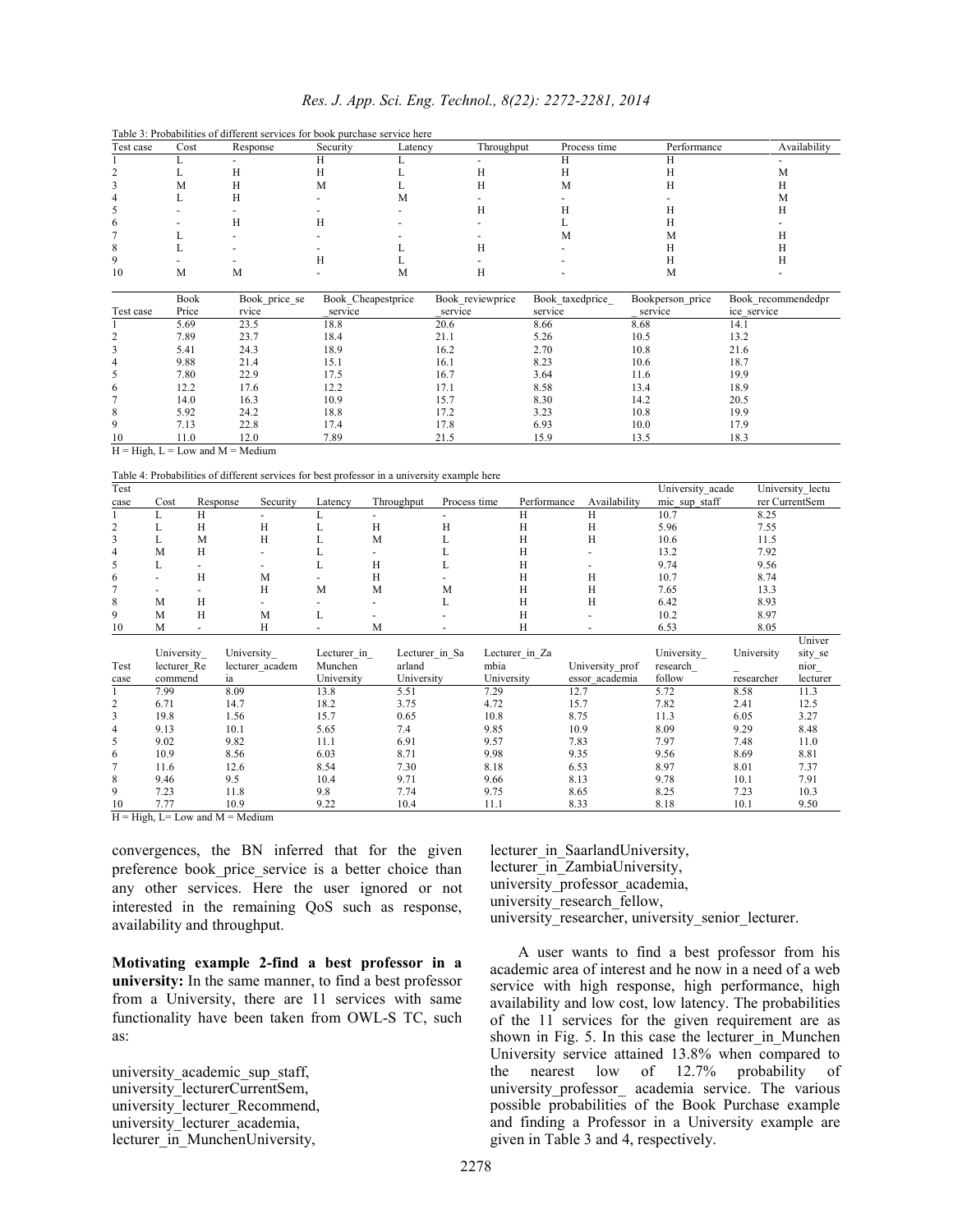

Fig. 6: The probabilities of the services of book purchase example



Fig. 7: The probabilities of the services of finding a best professor in a university example

### **DISCUSSION**

The BN have been compiled several times with several QoS requirements for both Book Purchase and Finding a Best Professor in a University examples and the result obtained is shown in Table 3 and 4. The graphical representation is shown in Fig. 6 and 7. It is to be noticed that, for each different requirement, the probability of the services differ according to the probability distribution given to the QoS parameters. For the Book Purchase example bookperson price service is having a highest probability than any other services except test case numbers 6, 7 and 10. In the test cases 6 and 7, book recommendedprice service is having the probability of 18.9% and 20.5%, respectively, whereas in test case number 10, it is book reviewprice service which attained the probability of 21.5%. However, bookperson price service got 17.6. 16.3 and 12.0% probability for test cases 6, 7 and 10, respectively. However, in test case 10, the QoS requirement consists of medium availability and ignored the performance. Hence book review price service have attained 21.5% and the service bookperson price service attained only 12.0%. The reason why the service bookperson\_price service have achieved high probability for many test cases is that the QoS parameters such as availability and performance are selected high for this test case. But in test case 6, the user has ignored the availability and has demanded high performance and in test case 7 and 10, the user has demanded medium performance and high availability. One thing we can pointed out here is in the Book Purchase example, if any user demanded high performance and availability in addition to other QoS parameters, then it is bookperson\_price\_service which would be a better choice than any other service. Similarly, in the Find a best Professor in a University example as well the probability of the services varies for different service QoS requirements and the probabilities attained by the different service for different requirements is shown in Table 4.

### **CONCLUSION**

In this study a novel approach using belief network is proposed. The study proved that, when any service algorithms or approaches discover more services, then the belief network based approach will infer a best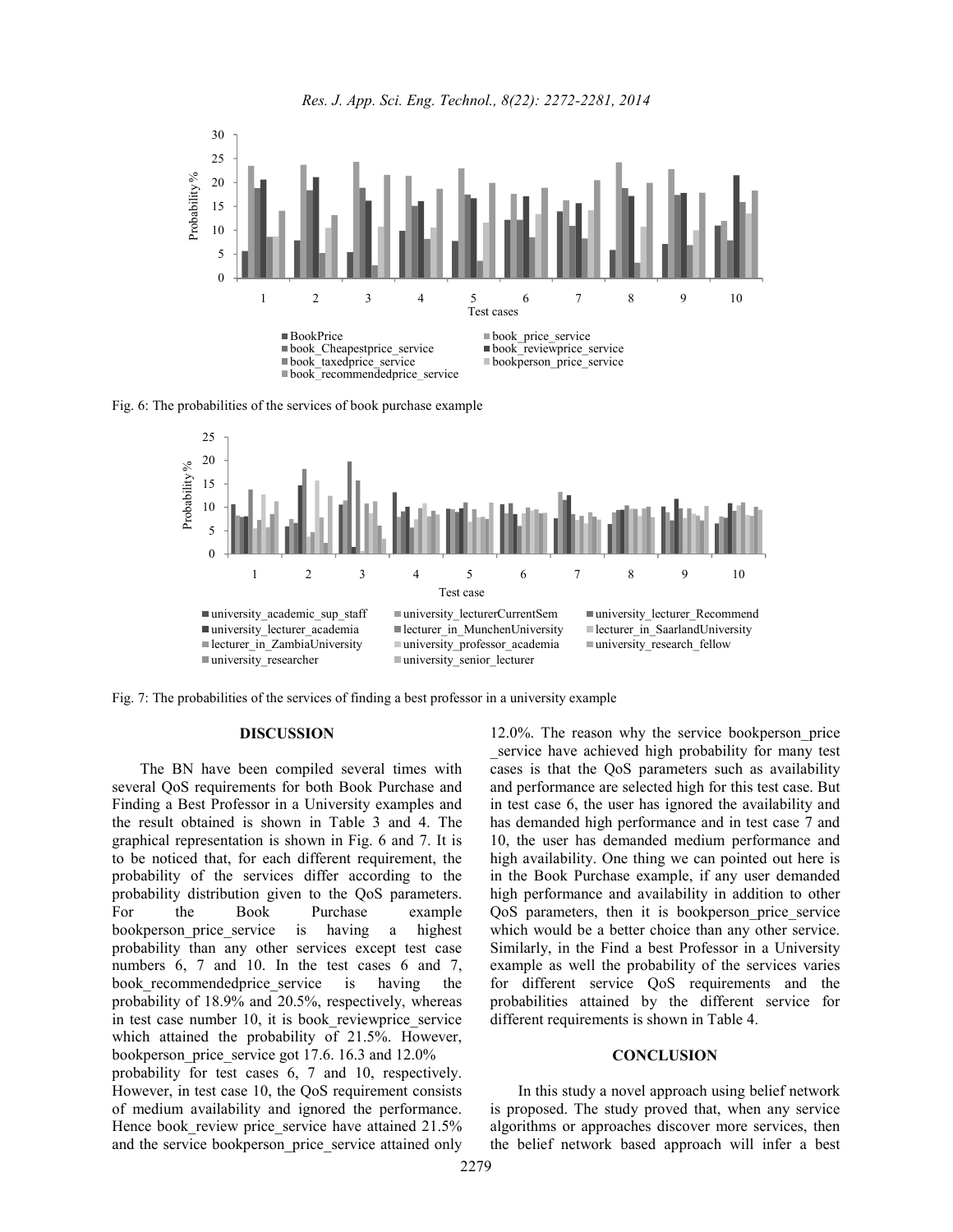service which the user intended to use. One of the main advantages of this approach is that, the users have the flexibility of selecting any of these QoS parameter that they are desired. One of the limitations of this study is that, the construction of the belief net work is manual and in future this will be automated.

#### **REFERENCES**

- Andrews, T., F. Curbera, H. Dholakia, Y. Goland, J. Klein, F. Leymann, K. Liu, D. Roller, D. Smith, S. Thatte, I. Trickovic and S. Weerawarana, 2003. Business process execution language for web services version 1.1. Retrieved from: https://www.oasis-open.org/committees/download. php/2046/BPELV1-1May52003Final.pdf. (Accessed on: April 16, 2013)
- Bruijn, J., H. Lausen, A. Polleres and D. Fensel, 2005. The Web Service Modeling Ontology WSMO. Retrieved from: http://www.w3.org/Submission/WSMO/. (Accessed on: April 20, 2013)
- Bruneo, D., S. Distefano, F. Longo and M. Scarpa, 2013. Stochastic evaluation of QoS in servicebased systems. IEEE T. Parall. Distr., 24(10): 2090-2099.
- David, M., B. Mark, H. Jerry, L. Ora, M. Drew, M. Sheila, N. Srini, P. Massimo, P. Bijan, P. Terry, S. Evren, S. Naveen and S. Katia, 2004. OWL-S Semantic Markup for Web Services. Retrieved from:

http://www.w3.org/Submission/2004/SUBM-OWL-S-20041122/. (Accessed on: May 2, 2013)

- Demian Antony, D. and V.S. Ananthanarayana, 2010. Dynamic selection mechanism for quality of service aware web services. Lect. Notes Bus. Inf., 4(1): 23-60.
- Erik, C., C. Francisco, M. Greg and W. Sanjiva, 2001. WSDL Web Services Description Language. Retrieved from: http://www.w3.org/TR/2001/ NOTE-wsdl-20010315. (Accessed on: January 6, 2013)
- Florian, R., M. Anton and D. Schahram, 2008. Topdown business process development and execution using quality of service aspects. Lect. Notes Bus. Inf., 2(4): 459-475.
- Georgios, M. and B. Nick, 2010. Structural and roleoriented web service discovery with taxonomies in OWL-S. IEEE T. Knowl. Data En., 22(2): 278-290.
- Guinard, D., V. Trifa, S. Karnouskos, P. Spiess and D. Savio, 2003. Interacting with the SOA-based internet of things: Discovery, query, selection and on-demand provisioning of web services. IEEE T. Serv. Comput., 3(3): 223-235.
- Huang, A.F.M., C.W. Lan and S.J.H. Yang, 2009. An optimal Qos-based web service selection scheme. Inform. Sciences, 179(9): 3309-3322.
- Ngu, A.H.H., M.P. Carlson, Q.Z. Sheng and P. Hye-Young, 2010. Semantic-based mashup of composite applications. IEEE T. Serv. Comput., 3(1): 2-15.
- Kopecky, J., T. Vitvar, C. Bournez and J. Farrell, 2007. SAWSDL: Semantic annotations for WSDL and XML schema. IEEE Internet Comput., 11(6): 60- 67.
- Kun, Y., L. Weiyi, W. Xiaoling, Z. Aoying and L. Jin, 2009. Discovering semantic associations among Web services based on the qualitative probabilistic network. Expert Syst. Appl., 36(5): 9082-9094.
- Kyriakos, K. and P. Dimitris, 2009. Mixed-integer programming for QoS based web service matchmaking. IEEE T. Serv. Comput., 2(2): 122-139.
- Luc, C., H. Andrew, R. Claus and R. Tony, 2004. Universal Description Discovery and Integration (UDDI) Version 3.0.2. Retrieved from: http://www.uddi.org/pubs/uddi-v3.0.2- 20041019.htm. (Accessed on: May 5, 2013)
- Mahbub, K., G. Spanoudakis and A. Zisman, 2011. A monitoring approach for runtime service discovery. Automat. Softw. Eng. J., 18(2): 117-161.
- Matthias, K., F. Benedikt and S. Katia, 2009. OWLS-MX: A hybrid semantic web service matchmaker for OWL-S services. J. Web Semant., 7(2): 121-133.
- Murray's Web Page, 2013. Retrieved from: http://www.murrayc.com/learning/AI/bbn.shtml. (Accessed on: March 4, 2013)
- Paliwal, A.V., B. Shafiq, J. Vaidya, H. Xiong and N. Adam, 2012. Semantics-based automated service discovery. IEEE T. Serv. Comput., 5(2): 260-275.
- Roman, D., U. Keller, H. Lausen, J. Bruijn, R. Lara, M. Stollberg, A. Polleres, D. Fensel and C. Bussler, 2005. Web service modeling ontology. Appl. Ontol. J., 1(1): 77-106.
- Sean, B., H. Frank, H. Jim, H. Lan, L. Deborah, F. Peter and A. Lynn, 2004. OWL Web Ontology Language. Retrieved from: http://www.w3.org/TR/owl-ref/. (Accessed on: May 14, 2013)
- Sioutas, S., E. Sakkopoulos, C. Makris, B. Vassiliadis, A. Tsakalidis and B. Triantafillou, 2009. Dynamic web service discovery architecture based on a novel peer based overlay network. J. Syst. Software, 82(5): 809-824.
- Staikopoulos, A., O. Cliffe, R. Popescu, J. Padget and S. Clarke, 2010. Template-based adaptation of semantic web services with model-driven engineering. IEEE T. Serv. Comput., 3(2): 116-130.
- Tao, H., L. Lei and W. Jun, 2008. Efficient approach for web services selection with multi-QoS constraints. Int. J. Coop. Inf. Syst., 17(3): 349-371.